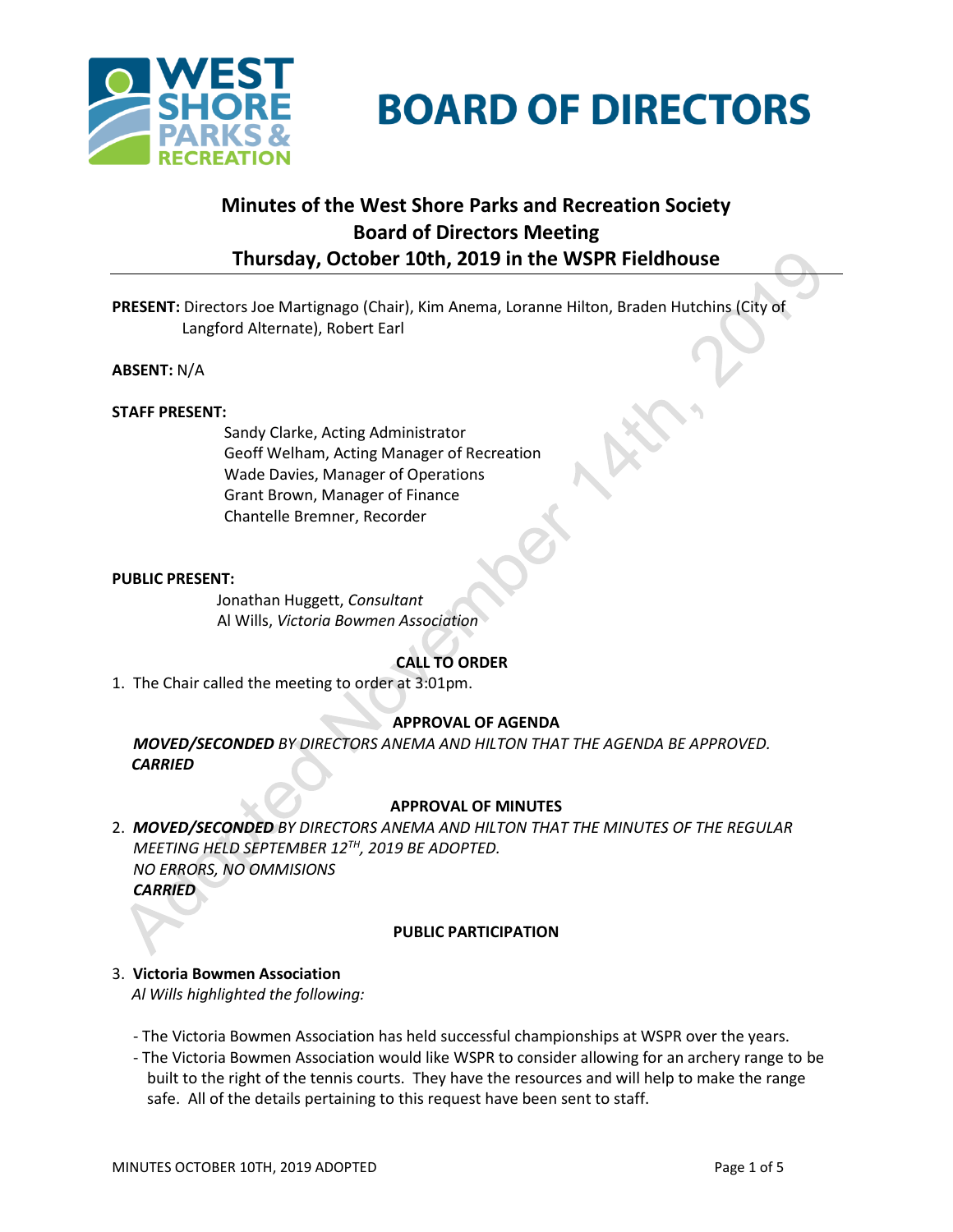*MOVED/SECONDED BY DIRECTORS ANEMA AND HUTCHINS THAT STAFF PRESENT A REPORT INCLUDING ALL OF THE DETAILS OF THE ARCHERY RANGE REQUEST AT ONE OF THE NEXT BOARD MEETINGS.*

*CARRIED*

# **CHAIR'S REMARKS**

4. N/A

# **STANDING COMMITTEES**

# 5. **Finance Committee**

*Chair of the Finance Committee, Director Kim Anema highlighted the following:*

The Finance Committee is currently reviewing the draft 2020 budget. A discussion took place around early approval of 2020 capital funding for the indoor turf and sports floor. This allows the product to be ordered and installation and payment will occur in 2020.

*MOVED/SECONDED BY DIRECTORS ANEMA AND HILTON TO APPROVE A BUDGET OF UP TO \$300,000 TOWARDS THE INSTALLATION OF THE SPORT COURT. CARRIED*

# **OLD BUSINESS**

# 6. **a) RFP Update**

# **1) Appointment of Fairness Reviewer**

*Acting Administrator, Sandy Clarke highlighted the following*:

- An RFP went out to both parties that participated in the RFEI.
- There was an on-site visit with both parties in preparation of the upcoming collaboration meetings.

# *Jonathan Huggett commented on the following:*

- The RFP has been reviewed by proponents and a few addendums will be distributed to both parties. Keith Hennessy has expressed interest in the Fairness Reviewer position and is an excellent choice. Previously, he drafted the RFP for the Save-On-Foods Arena.

*Acting Administrator, Sandy Clarke commented on the following:*

- CFO of Colwood, Christopher Paine put Keith's name forward for consideration to the board. The fees align with what the board approved as an expenditure.

*MOVED/SECONDED BY DIRECTORS EARL AND HUTCHINS TO APPOINT KEITH HENNESSY AS THE FAIRNESS REVIEWER.*

*CARRIED*

# **2) Evaluation Team Appointments**

*Acting Administrator, Sandy Clarke commented on the following:*

- CFO of Colwood, Christopher Paine is confirming these appointments. The previous evaluation committee will continue as the evaluation team for the RFP. The team members include Jonathan Huggett/Braden Hutchins/Kim Anema/Sandy Clarke/Christoher Paine/Lori Cyr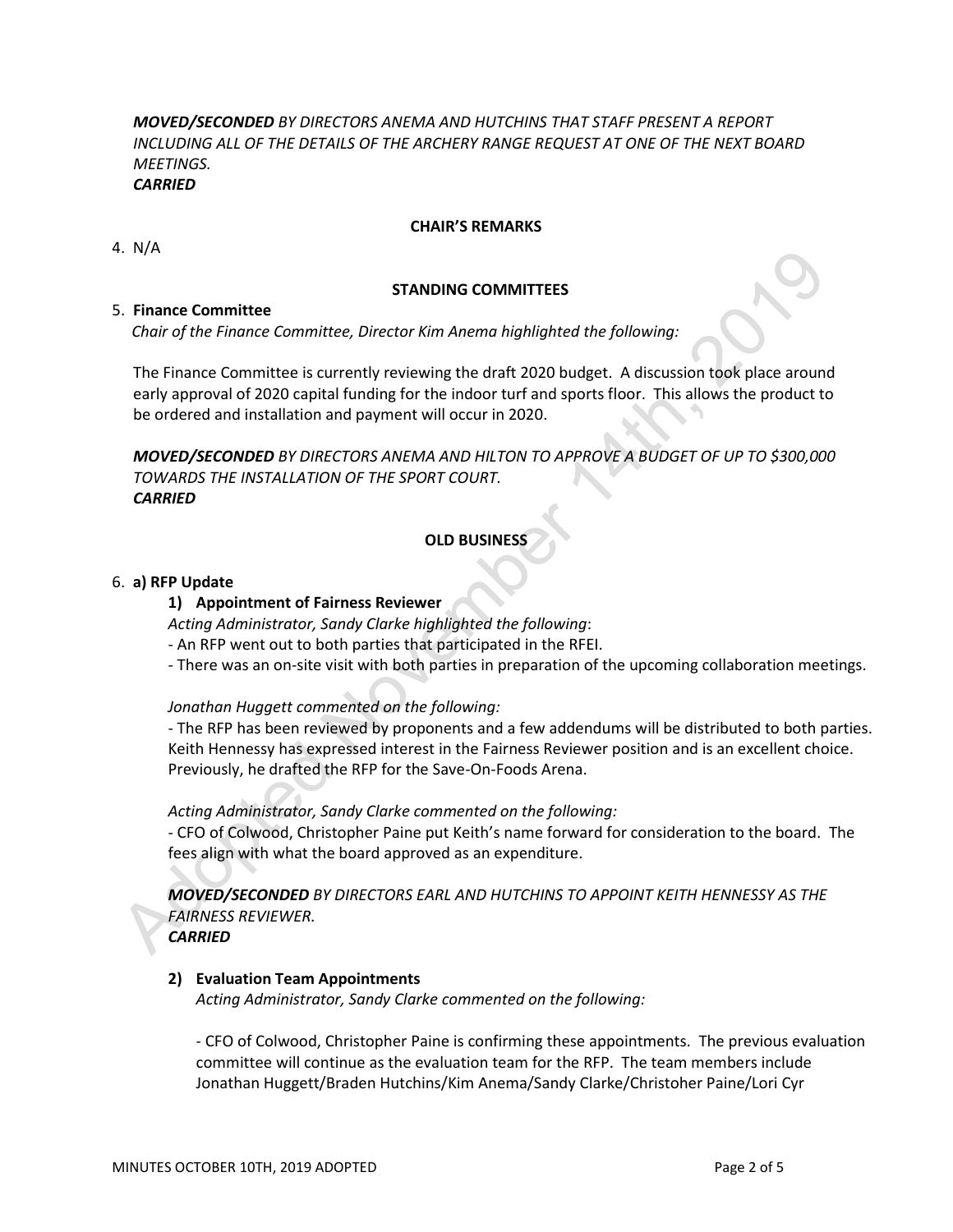*Consultant, Jonathan Huggett commented on the following:*

- Input from others outside of the mentioned team members will be included as needed. These are external advisors and will be resource experts used as required.

*MOVED/SECONDED BY DIRECTORS EARL AND HILTON THAT THE EVALUATION TEAM WILL INCLUDE JONATHAN HUGGETT, BRADEN HUTCHINS, KIM ANEMA, SANDY CLARKE, CHRISTOPHER PAINE, AND LORI CYR. CARRIED*

# **NEW BUSINESS**

# 7. **a) Pottery Studio Relocation Staff Report**

*Acting Manager of Recreation, Geoff Welham highlighted the following:*

- $\triangleright$  WSPR staff would like to relocate the pottery studio from the Q Centre to the Centennial Centre for Arts Culture and Community (CC) after the outcome of the Q Centre RFP is determined.
	- o The Pottery Studio has grown over the last 5 years and a number of factors have created challenges with the location of the studio at the Q Centre. These include:
		- Limited capacity for program growth.
		- Inability to add more amenities such as wheels and storage because of space restrictions.
		- Volunteer burnout as they are overseeing 40+hours weekly of drop-in programs.
		- Noise, parking, and odour issues from the space being located beside dressing rooms.
	- o In 2017, WSPR staff rebranded Centennial Centre as Centennial Centre for Arts Culture and Community.
	- o WSPR has a lease agreement for CC and this expires in December 2022. The City of Langford has offered to extend this lease for 5 years, with the option of a further 5 years after that.
	- $\circ$  The relocation would further strengthen the arts and culture program delivery. The positive impacts include:
		- Greater staff support for drop-in programs including supervision of volunteers, addressing cleanliness issues and communication with clients.
		- Revitalize and substantially increase usage of current spaces at CC, and further enhance pottery/arts programs.
		- The relocation of the Pottery Studio to CC will in turn create a new programmable or community use space within the Q Centre which will generate new revenue. Possible usage examples include: office rental space, fitness/workout space, youth centre or childcare programming space.
	- The estimated cost to move the Pottery Studio is \$60,000. The move to CC would increase the net revenue potential by \$8,000 after year 1 and \$12,000 after year 2. The rental of the Pottery Studio space in the Q Centre would also generate new revenue of approximately \$7,500 per year.

There was discussion among the board and it was decided that the pottery studio would be relocated to CC regardless of the outcome of the Q Centre RFP.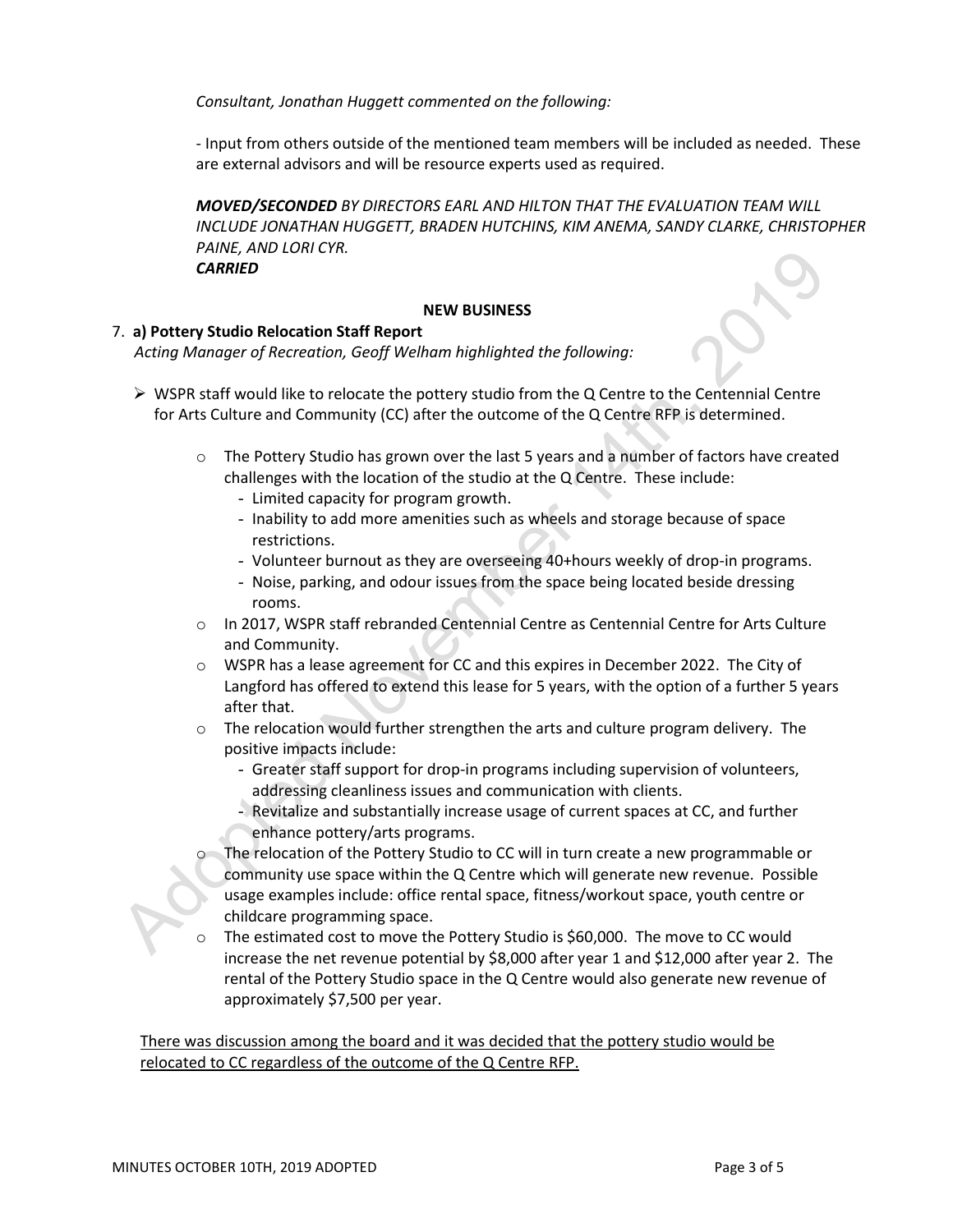*MOVED/SECONDED BY DIRECTORS ANEMA AND HILTON THAT THE POTTERY STUDIO BE RELOCATED FROM THE Q CENTRE TO CENTENNIAL CENTRE FOR ARTS AND CULTURE AND COMMUNITY. CARRIED*

# **FOR INFORMATION**

# 8. **a) Administrator's Report**

*Sandy Clarke, Acting Administrator highlighted the following:*

There is a Province-Wide Shake Out Earthquake drill on October 17th at 10:17am. The focus will be on helping people with disabilities and children during an evacuation. An ammonia response drill will also be conducted, as an earthquake may cause damage to the plant.

The Health and Safety Committee attended a full day of training for workplace inspections and accident investigations on September 27<sup>th</sup>. This will strengthen the committee's work in these areas. All WSPR staff participating in the annual review of the Bullying and Harassment Policy. The review is being conducted through survey gizmo to make the training more accessible and improve tracking.

WSPR is nominated in multiple categories in the Best of the West Shore Award and has been voted into the top 3 for the category of BEST PLACE FOR FITNESS in the WestShore! Winners will be announced at the celebratory banquet at Olympic View Golf Club on Thursday October 24<sup>th</sup> 2019.

In September, The Juan De Fuca Arena Improvement Project received official approval for the Investing in Canada Infrastructure Program – Community, Culture and Recreation. The grant will contribute \$1,298,217, with the remaining 35% of the project funding coming from WSPR capital reserve. This project involves replacement of the JDF arena floor, new dasher boards, spectator seats, and dressing room upgrades. Anticipated completion is in the spring of 2021.

Early September was extremely busy at the Q Centre as WSPR hosted the Senior Men's Lacrosse Mann Cup. The championship is a best-of-seven, East vs West series and saw the Shamrocks playing the Peterborough Lakers. The series concluded after 5 games and created tremendous energy and excitement in the facility. Ticket scans showed 10,803 spectators attended the 5 games.

The Q Centre hosted several other large events in September. The School District 62 Teachers conference was held on Monday September 23<sup>rd</sup> and brought over 1500 teachers to our site. 2 large SD62 cross country events also took place on our grounds at the end of September/early October. On Saturday October 5<sup>th</sup>, 2019 at 7 pm the Q Centre will host an alumni hockey game for charity. The Greater Victoria Firefighters face off against the Boston Bruins Alumni, led by NHL Legend Ray Bourque. 100% of funds raised at this family-friendly event will go towards the purchase of a second stage recovery house. Game day fun will include chuck-a-puck, 50/50 draws and a silent auction. The **Victoria Grizzlies** will assist with game day festivities, and local celebrity announcer **Cliff Lequesne** will be co-announcing with **Boston Bruins announcer John Horrigan.**

Maintenance has had several senior staff retire in the last few months, creating new opportunities for current staff. The Maintenance department was also reorganized to reflect our current staffing needs.

This summer, Parks staff observed an increase in camping and issues related to drug use on our property. RCMP were called several times to assist with incidents. We continue to see RV camping